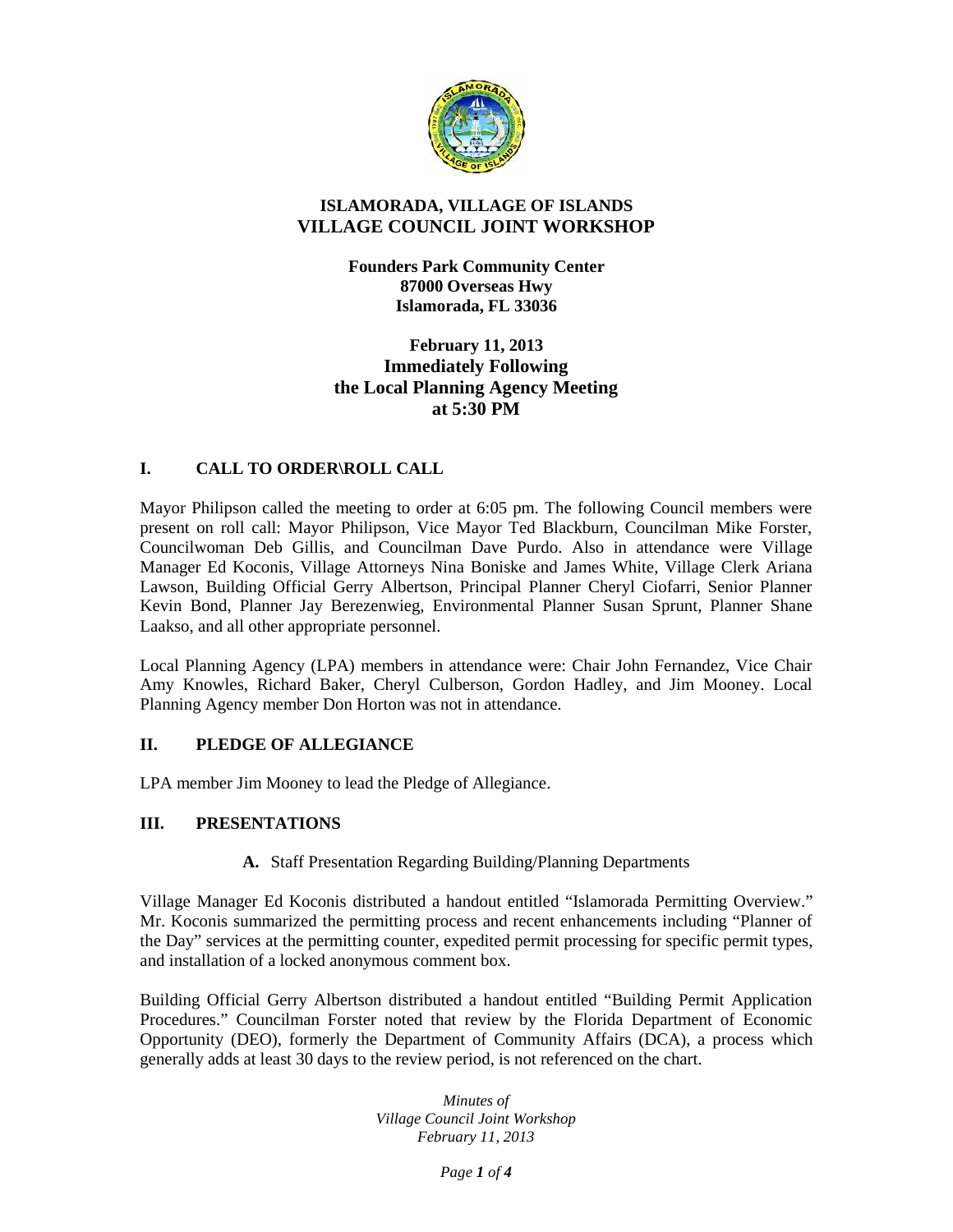Mayor Philipson inquired of the Village Manager what the estimated time frames are for different types of permit review. Mr. Koconis stated that the goal is to publish set time frames for particular permit types on informational handouts and then to upgrade existing software to facilitate tracking of permit review status online. He also stated that it is difficult to accurately determine building fees beforehand, but that the recent placement of the "Planner of the Day" at the permit intake desk allows for the Planners to advise applicants of impact fees at the time of the application submission.

Vice Mayor Blackburn noted that it is the applicants' responsibility to provide the relevant material in support of their permit application at the time of application submission.

Councilwoman Gillis and Councilman Forster solicited additional public input.

Councilman Purdo expressed the desire for staff to work with applicants to determine how they can make an application work, rather than simply denying it. Councilwoman Gillis agreed, but noted that assistance should be within reason and "false positives" must be avoided. Mr. Koconis stated that staff may need to try to make regulations easier for the public and staff to understand.

# **IV. PUBLIC COMMENT**

Patti Silver, Islamorada, suggested Council and staff address Land Development Regulations (LDRs), transparency with regard to permit application status, and high permitting costs. Ms. Silver expressed appreciation for the workshop to address this topic. Councilman Purdo noted that the upgraded software the Village is investing in will allow the public to check the status of permit applications online. Ms. Silver encouraged the Village to adopt a single system for use by all departments.

Roger Young, Islamorada, stressed the need to update the Village's Code of Ordinances and standardize staff interpretation of codes.

Vice Mayor Blackburn pointed out that Council and the Local Planning Agency are responsible for interpreting and amending the Code of Ordinances and that staff's responsibility is to implements code regulations. He encouraged the public to advise Council when specific code issues arise so that they may be addressed if necessary.

Cheryl Culberson, LPA, noted the areas already covered during the workshop: fees, interpretation, process, planning, LDRs. Ms. Culberson requested members of the audience submit anonymous comments for discussion.

Richard Settoon, local pool company owner, voiced concerns over the timeliness of permitting, the stringency of stormwater swale calculations, and continuity in staff interpretation of the code. Mr. Settoon stated that he has never been told "no" by staff, but has been frequently provided solutions by staff.

Paul Gordon, local air conditioning company employee, requested Council make "Walk-through Wednesday" every day, as is done Monroe County and in the Cities of Key Colony Beach, Layton, and Marathon. Mr. Gordon also requested the implementation of online permit tracking. He noted that local contractors who take pride in their reputation will wait for permits and risk

> *Minutes of Village Council Joint Workshop February 11, 2013*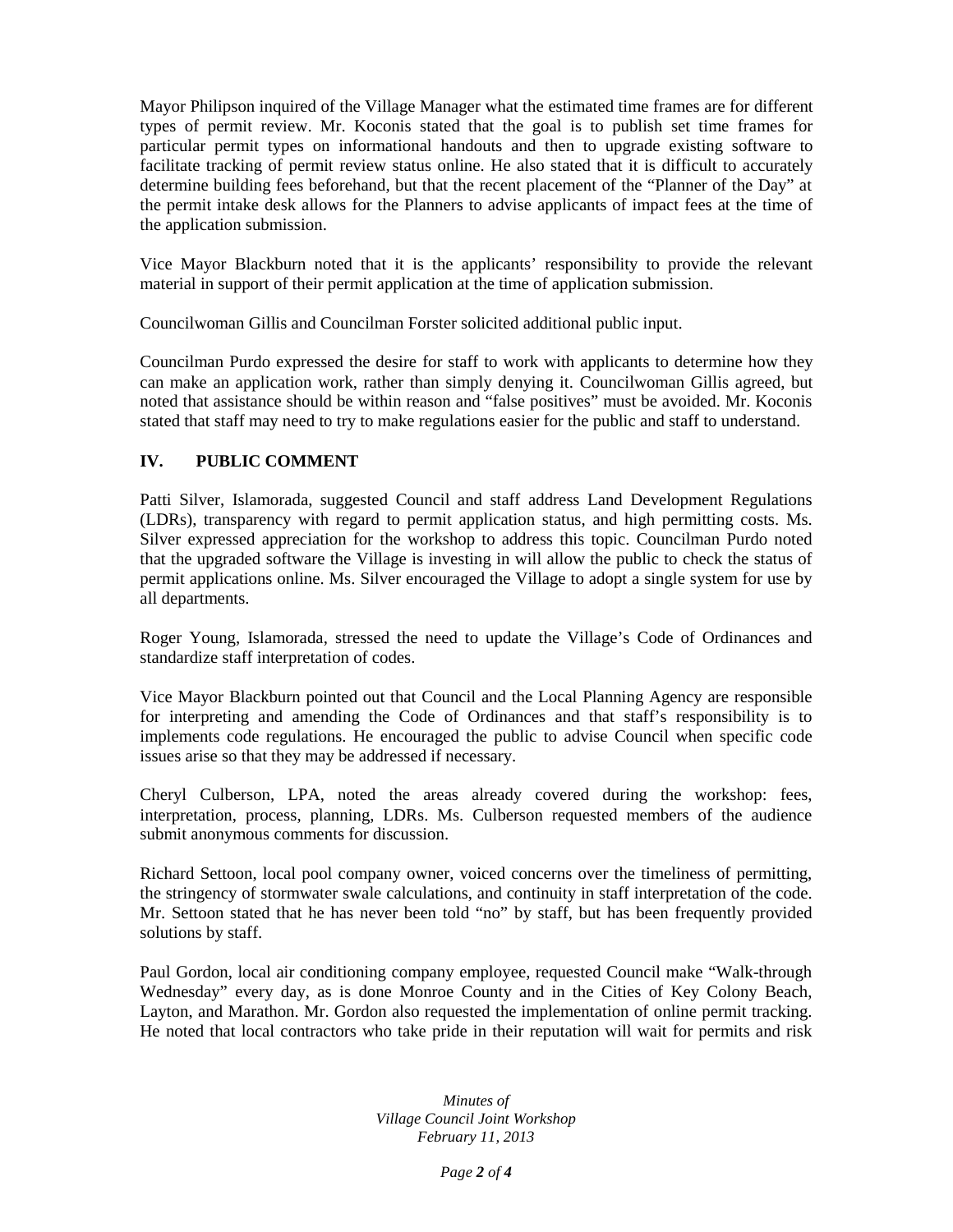losing business to non-local contractors who are not concerned with permit compliance and can, therefore, complete the work more quickly.

John Fernandez, LPA Chair, stated that in his experience permitted work often takes less time to complete than does the actual permitting process.

Linda Miller, realtor, stated that she would like to see the Village implement measures to quiet pool pump noise and to require turnoff times for underwater green lights or otherwise restrict the placement of green lights.

Chris Trentine, CBT Construction, expressed agreement with Paul Gordon's comments regarding the loss of business due to the wait time associated with permitting. Mr. Trentine expressed a desire for more consistency and continuity in staff interpretation of codes, and suggested weekly departmental permit review and follow-up.

Ken Gentes, 329 Woods Avenue, expressed discomfort with Planning staff both interpreting and enforcing Village Code. Mr. Gentes suggested formation of a task force to review the current Village Code. Mayor Philipson noted that staff still has to abide by State codes and regulations.

Jim Mooney, LPA member, stated that electronic streamlining will make the biggest difference in expediting the review process. Mr. Mooney expressed the opinion that oversight committees will only hinder Village operations and that additional Village manpower may actually be needed. He acknowledged the Planners' responsibility toward the community as a whole.

Dave Boerner, Islamorada, opined that procedural changes are easy but that code changes are not likely to happen. He suggested the LPA critically review the Village Code for potential changes and present recommendations to Planning Department staff for consideration.

David deHaas, Islamorada, expressed agreement with Dave Boerner's comments and inquired how the LPA feels about transitioning its responsibilities from those of an agency to those of a commission.

John Hernandez, LPA Chair, stated that the consensus at last LPA meeting was that they would like to be more involved in planning issues.

Cheryl Culberson stated that she felt it is time to review the LDRs. She suggested the LPA work with a five-member ad hoc committee over a ten-week period to review the LDRs and recommend revisions to Council.

Councilwoman Gillis indicated her support for LPA and ad hoc committee review of the LDRs.

Councilman Forster suggested developing a task force to identify 1) code-related issues to send to the LPA for review, and 2) procedural issues to address with Planning Department staff.

Village Attorney James White advised Council that any task force formed would need to comply with Sunshine Law requirements.

Councilman Purdo spoke in support of task force formation. Councilman Blackburn voiced interest in the creation of a hybrid task force consisting of LPA members as well as local contractors.

> *Minutes of Village Council Joint Workshop February 11, 2013*

> > *Page 3 of 4*